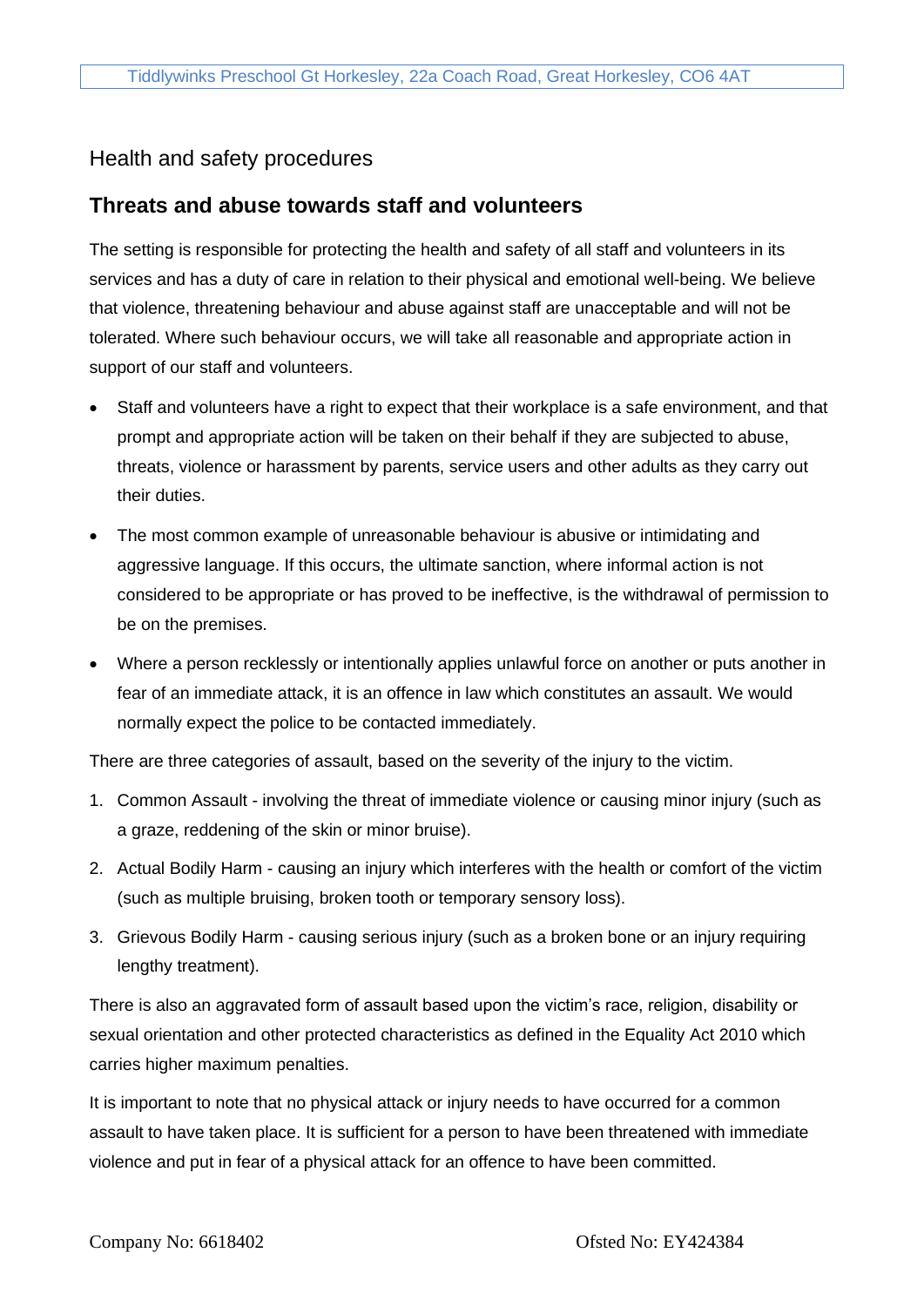Any staff member or volunteer who feels under threat or has been threatened, assaulted, or intimidated in the course of their work must report this immediately to their manager who will follow the setting manager's procedures and guidance for responding.

999 should always be used when the immediate attendance of a police officer is required. The police support the use of 999 in all cases where:

- there is danger to life
- there is a likelihood of violence
- an assault is, or is believed to be, in progress
- the offender is on the premises
- the offence has just occurred, and an early arrest is likely

If it is not possible to speak when making a 999 call because it alerts an offender, cough quietly or make a noise on the line, then follow the prompts to dial 55 (mobiles only) for a silent call. Police may be able to trace the call and attend the premises.

### **Harassment and intimidation**

Staff may find themselves subject to a pattern of persistent unreasonable behaviour from individual parents or service users. This behaviour may not be abusive or overtly aggressive but could be perceived as intimidating and oppressive. In these circumstances staff may face a barrage of constant demands or criticisms on an almost daily basis, in a variety of formats for instance, email or telephone. They may not be particularly taxing or serious when viewed in isolation but can have a cumulative effect over a period of undermining their confidence, wellbeing, and health. In extreme cases, the behaviour of the parent or other service user may constitute an offence under the Protection from Harassment Act 1997, whereby:

If so, the police have powers to act against the offender. Such situations are rare but, when they do arise, they can have a damaging effect on staff and be very difficult to resolve. If the actions of a parent appear to be heading in this direction, staff should speak to their manager who will take appropriate action to support. This may include the manager sending a letter to the aggressor, warning them that their behaviour is unacceptable and may result in further action being taken against them. All incidents must be recorded and reported to the setting's line manager using form**.**

#### **Banning parents and other visitors from the premises**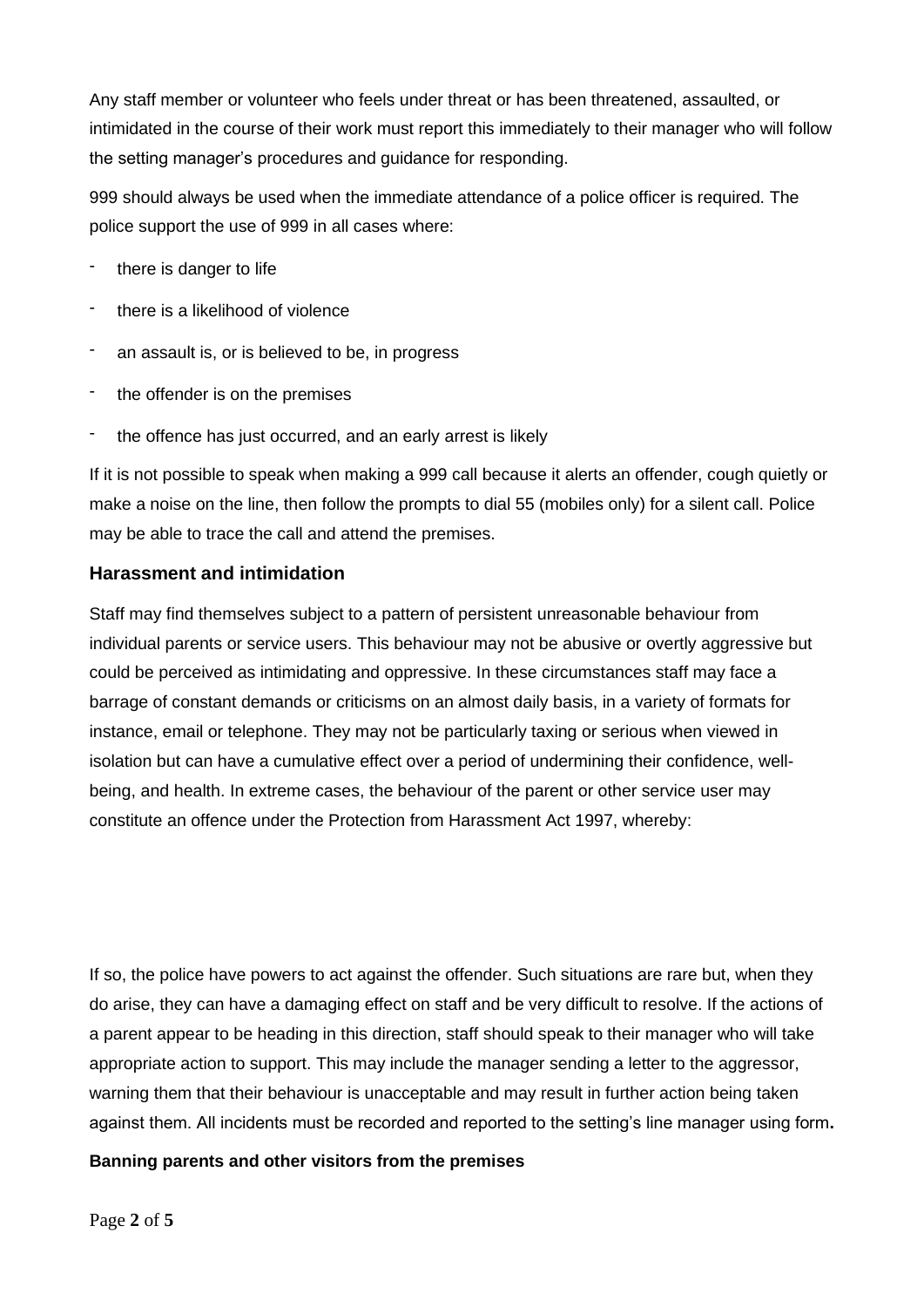- Parents and some other visitors normally have implied permission to be on the premises at certain times and for certain purposes, and they will not therefore be trespassers unless the implied permission is withdrawn.
- If a parent or other person continues to behave unreasonably on the premises a letter will be sent to them from the owners/directors/trustees, withdrawing the implied permission for them to be there.
- Further breaches may lead to prosecution of the person concerned by the police and they are treated as a trespasser.
- Full records are kept of each incident, in the Reportable Incident Record, including details of any person(s) who witnessed the behaviour of the trespasser(s), since evidence will need to be provided to the Court.

## **Dealing with an incident**

- We would normally expect all cases of assault, and all but the most minor of other incidents, to be regarded as serious matters which should be reported to the setting manager and/or the police and followed up with due care and attention.
- A record of the incident must be made whether the police are involved or not.
- Whilst acknowledging that service users i.e. parents and families, may themselves be under severe stress, it is never acceptable for them to behave aggressively towards staff and volunteers. Individual circumstances along with the nature of the threat are considered before further action is taken.
- **All parties involved should consider the needs, views, feelings and wishes of the victim at every stage. We will ensure sympathetic and practical help, support and counselling is available to the victim both at the time of the incident and subsequently.**
- A range of support can be obtained:
	- from the setting manager, owners/directors/trustees and/or a staff colleague
	- from Victim Support on giving evidence in court
- In non-urgent cases, where the incident is not thought to be an emergency, but police involvement is required, all staff and volunteers are aware of the non-emergency police contact number for the area.
- 999 calls receive an immediate response. Unless agreed at the time, non-emergency calls are normally attended within 8 hours (24 hours at the latest).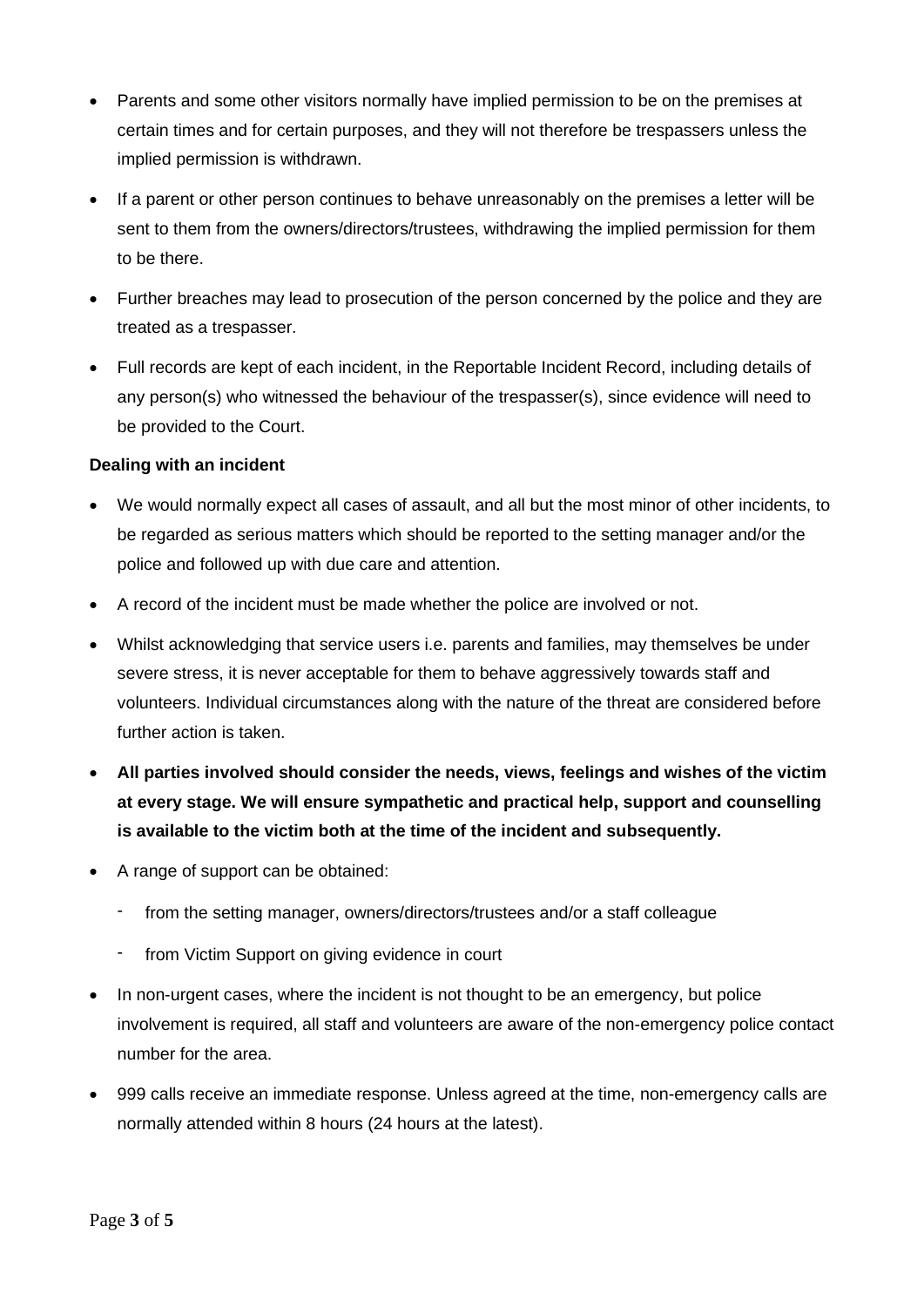- When they attend the setting or service, the police will take written statements from the victim (including a 'Victim Personal Statement') and obtain evidence to investigate the offence in the most appropriate and effective manner.
- The police will also consider any views expressed by the setting manager and owner/directors/trustees as to the action they would like to see taken. The manager should speak to the victim and be aware of his or her views before confirming with the police how they wish them to proceed.
- In some cases the victim may be asked by the police if he/she wishes to make a complaint or allegation against the alleged offender. It is important to ensure that the victim can discuss the matter with their line manager, a colleague or friend before deciding on their response. It is helpful for the victim to be assured that, if there is a need subsequently to give evidence in court, support can be provided if it is not already available from Victim Support.
- The decision regarding whether an individual is prosecuted is made by the police or Crown Prosecution Service (CPS) based on the evidence and with due regard to other factors.
- After the incident has been dealt with, a risk assessment is done to identify preventative measures that can be put in place to minimise or prevent the incident occurring again.

## **Harassment or intimidation of staff by parents/visitors**

- The setting manager should contact their line manager for advice and support.
- Where the parent's behaviour merits it, the setting manager, with another member of staff present, should inform the parent clearly but sensitively that staff feel unduly harassed or intimidated and are considering making a complaint to the police if the behaviour does not desist or improve. The parent should be left in no doubt about the gravity of the situation and that this will be followed up with a letter drafted by the setting manager but sent to their line manager for approval before being issued.
- The setting manager and/or their line manager might wish to consider advising the parent to make a formal complaint. Information about how to complain is clearly displayed for parents and service users.
- If the investigation concludes that the parent's expectations and demands are unreasonable, and that they are having a detrimental effect on staff, the findings can strengthen the setting manager's position in further discussions with the parent and subsequently, if necessary, with the police.

Complaints relating to potential breaches of the EYFS Safeguarding and Welfare requirements will be managed according to the Complaints procedure for parents and service users.

### **Further guidance**

Page **4** of **5**